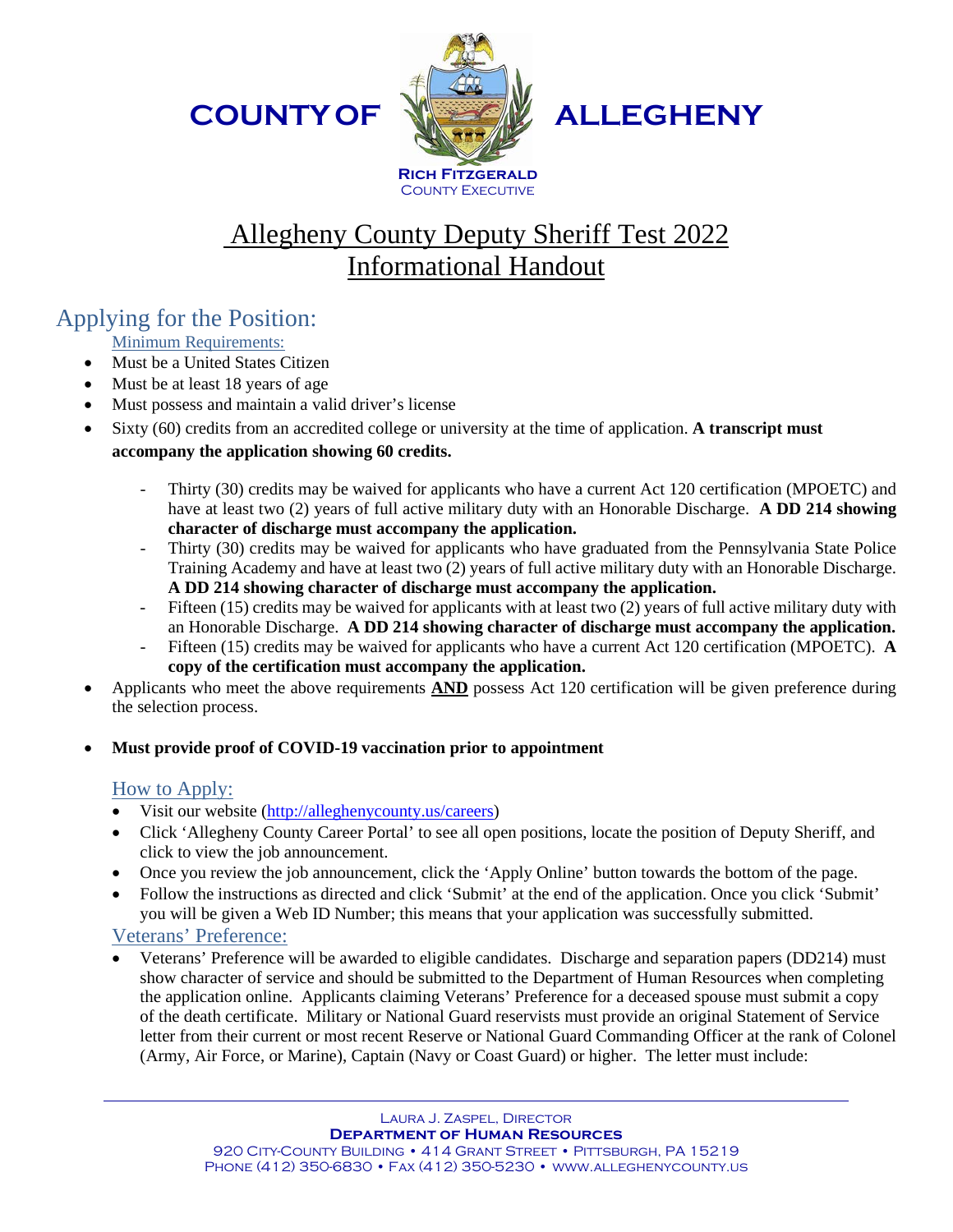- o A statement that characterizes your service (i.e., honorable or under honorable conditions)
- o Date Military or National Guard reserve began
- o Completion date of Military reserve obligation
- Applicants who apply for a position and/or who participate in the pre-employment testing process prior to being honorably discharged from their military service commitment or prior to being released from active duty, other than active duty for training, will not be entitled to Veterans' Preference.

#### Salary Information:

| Deputy Sheriff 1 | Deputy Sheriff 2 Deputy Sheriff 3 |                |                | Deputy Sheriff 4 Deputy Sheriff 5 |
|------------------|-----------------------------------|----------------|----------------|-----------------------------------|
| \$40,219.60/yr   | \$50,537.46/yr                    | \$54,977.89/yr | \$91,640.46/yr | \$94,389.77/yr                    |

## Written Examination:

#### Multiple Choice Test:

- The written Deputy Sheriff Examination will test your:
	- o Ability to learn and/or apply police information
		- o Ability to observe and remember details/observation and memory
		- o Ability to use judgment and logic/situational judgment and problem solving
		- o Ability to follow directions
		- o Verbal ability (vocabulary and reading comprehension)

## Test Admission Packet:

#### Admission Letter:

- If deemed eligible for the written examination, you will receive your test admission packet via mail.
- Within your admission packet, you will receive an admission letter, which indicates the date, time, and location of the examination. **Do not discard your admission letter. You will be required to present your admission letter on the day of the written examination.**
- **You are also required to present a valid photo ID on the date of the examination.** Your exam will not be scored unless you present your photo ID at the exam.
- Your scheduled test date and time **cannot** be changed.
	- o If you are an active military service member and are unable to attend the scheduled test in Pittsburgh due to a military commitment, contact **HRTesting@alleghenycounty.us** for additional testing options.

#### Study-Tips Handout:

• In addition to your admission letter, you also will receive an Examination Study-Tips Handout. This handout will help familiarize you with test taking procedures. You are encouraged to read this handout thoroughly. However, you will not be permitted to take this guide with you into the examination room.

### Examination Day and Results:

#### Written Test:

- On the day of the written examination, **August 20, 2022**, be sure to bring your admission letter, and your photo ID. You must show your photo ID in order for your exam to be scored. Report to the testing location at the time indicated on your admission letter. If you are late, you will not be admitted into the examination and you will not be rescheduled for a new test time.
- Be sure to listen to the test administrator and follow the instructions of all test proctors. Proctors are available to assist, address your concerns, and answer your questions as appropriate. However, please keep in mind that proctors are not permitted to answer questions regarding specific test questions.
- If you require assistance when taking the examination, or you anticipate a need for an accommodation during the selection process due to a disability, please contact the Department of Human Resources.

#### Results/Eligibility List:

• The passing grade on the written examination is 75% based on a possible score of 100%. You will receive your official results within a few weeks of the written examination. All hiring for the next three years will be done from this eligibility list.